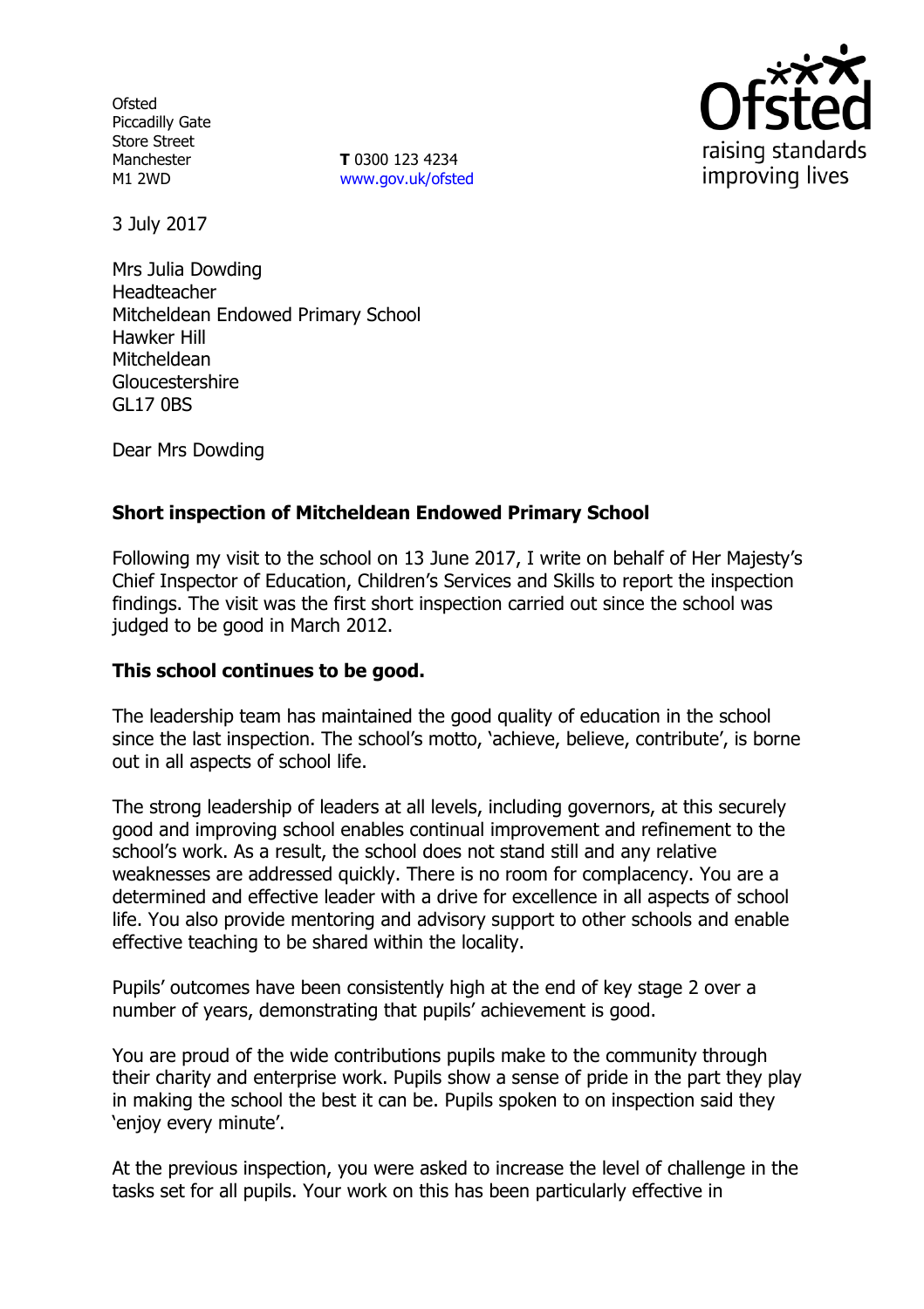

mathematics. The school's strategy to 'do it, twist it, solve it' is embedded across the school. As a result, pupils relish the challenges set for them and solve mathematical problems with confidence.

# **Safeguarding is effective.**

There is a strong culture of safeguarding in the school. Leaders responsible for safeguarding are diligent in making timely referrals and actively engage with external agencies to minimise children's risk of harm.

The work of leaders, the family support worker and the special educational needs coordinator ensure that vulnerable pupils' emotional, social and academic needs are well catered for.

Staff have completed all the appropriate training, in line with current legislation, and apply this training to their daily work effectively. Safeguarding records are fit for purpose.

The e-safety committee undertakes considerable work to ensure that pupils and parents are particularly well informed about the risks when going online. The curriculum work on this aspect is explicit and of high quality. As a result, pupils feel safe and know what to do if they have concerns.

## **Inspection findings**

To ascertain that the school remained good, a key line of enquiry was about how effective the teaching is for middle-attaining and high-attaining pupils in mathematics. Pupils' outcomes in mathematics in 2016 were above the national average. However, published assessment information in 2016 suggested some variance in pupils' progress from their starting points in key stages 1 and 2.

■ Leaders' strategies to improve the teaching in mathematics even further over the last 18 months have been very effective. Teachers have high expectations of what pupils can achieve. Their teaching fully incorporates all aspects of the national curriculum and therefore provides ample challenge for pupils to apply their understanding to solve mathematical problems. Pupils of all abilities, including those who are disadvantaged, make good and sometimes rapid progress. You accurately identify that, very occasionally, pupils do not move on to 'twist it and solve it' problems quickly enough, which means that the middleattaining pupils do not have maximum exposure to the most challenging work. Nevertheless, leaders' actions have improved teaching of mathematics markedly. A greater proportion of pupils across the school now exceed the standards that are expected for their age, including in the early years.

Another aspect I looked at was how well leaders have ensured that teachers' assessments in grammar, punctuation and spelling are aligned with their current assessments of writing, particularly for disadvantaged pupils, middle-attaining pupils and the most able. This is because the proportion of pupils meeting the expected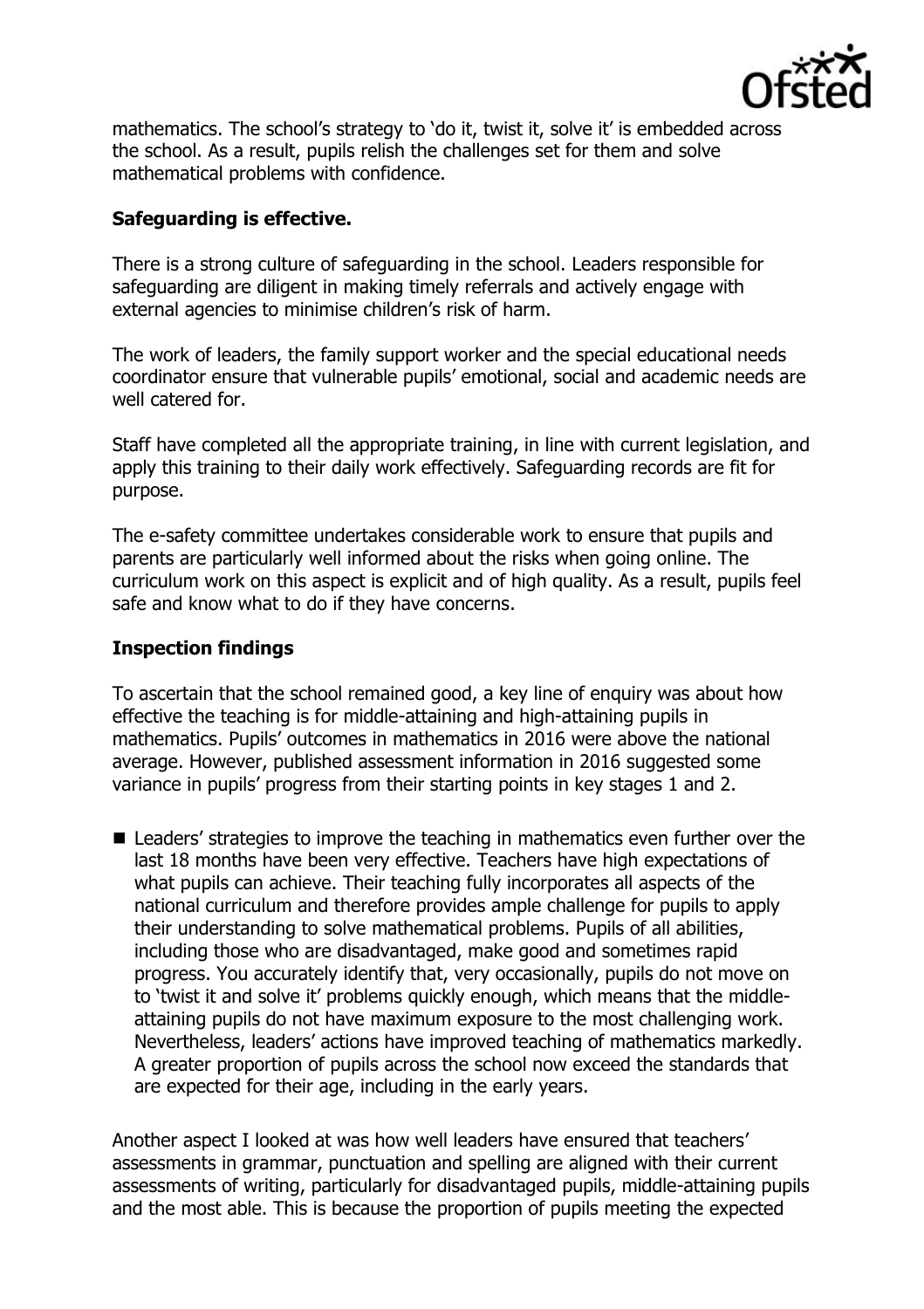

standard in writing was considerably higher than the proportion of these pupils that met the required standard in grammar, punctuation and spelling at the end of key stage 2 in in 2016.

- Current pupils, including those who are disadvantaged, are making good progress in writing. They are able to use and apply their knowledge and understanding of grammar and punctuation in English well. Occasionally, spelling patterns are not sufficiently embedded for a few pupils. However, the school's work to provide additional support in key stage 1 for those pupils who find phonics and spelling more difficult is working; these pupils catch up quickly. In key stage 2, pupils use teachers' feedback effectively to make improvements to their work and this results in well-organised and good-quality writing.
- The middle-attaining and most able pupils make good progress overall; however, they could be challenged even further. Some middle- and high-attaining pupils do not consistently apply the full range of their writing skills in subjects other than English. For example, in history some pupils are not encouraged to apply their understanding of historical evidence in their writing. This restricts pupils from making rapid and sustained progress over time in their writing in upper key stage 2.

My final line of enquiry was about how well pupils attend the school so that their opportunity to make good progress is fully maximised. School performance information indicates that pupils' absence is above the national average and attendance rates for disadvantaged pupils and those who have special educational needs are too low.

- There are robust systems in place to monitor pupils' attendance. Governors hold leaders to account firmly for pupils' attendance through their regular visits and meetings. School documentation confirms that leaders are 'going the extra mile' to support pupils to attend well. Leaders' determined actions, and the work of the family support worker and of external agencies are bringing about gradual improvement. However, a few pupils do not attend regularly enough and attendance rates for these pupils remain stubbornly low.
- Some families take holiday in term time and this has an impact on the overall attendance rates across the school.

### **Next steps for the school**

Leaders and those responsible for governance should:

- $\blacksquare$  ensure pupils make rapid and sustained progress by applying their full range of writing skills in subjects other than English, particularly history and in upper key stage 2
- $\blacksquare$  ensure that rates of attendance improve swiftly to at least the national average for all groups of pupils.